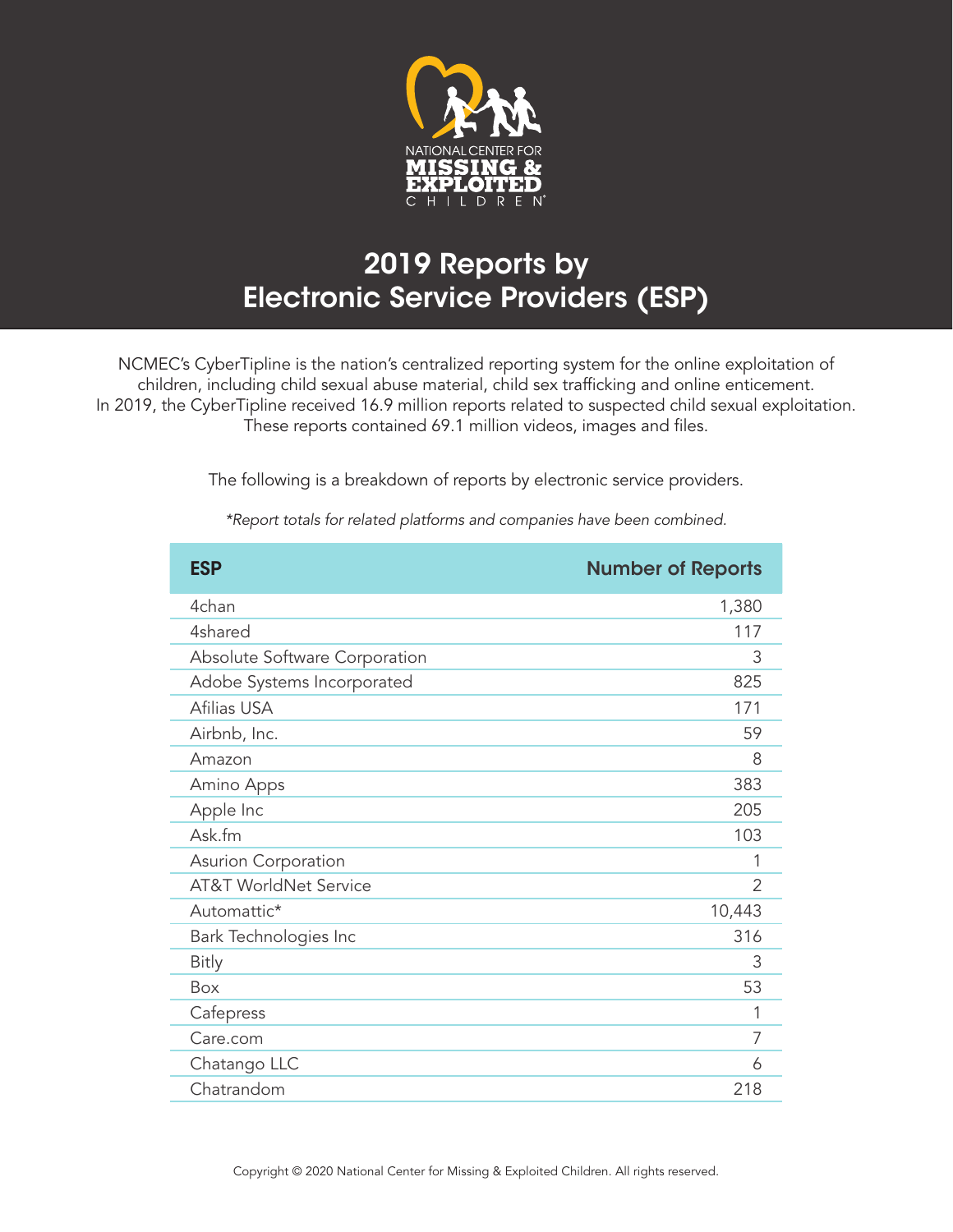| <b>ESP</b>                                            | <b>Number of Reports</b> |
|-------------------------------------------------------|--------------------------|
| Cloudflare, Inc.                                      | 1,173                    |
| Cloudmark, Inc.                                       | 1                        |
| Club Domains, LLC                                     | 1                        |
| <b>Cogent Communications</b>                          | 2                        |
| Comcast Cable Communications, LLC                     | 27                       |
| Craigslist                                            | 11                       |
| Deluxe Corporation/ColoCrossing /<br>HudsonValleyHost | 22                       |
| DeviantART, Inc.                                      | 20                       |
| Digital Ocean                                         | 16                       |
| Directnic.com                                         | 1                        |
| Discord Inc.                                          | 19,480                   |
| Dropbox, Inc.                                         | 5,113                    |
| EasyOnlineSolutions/MojoHost/ North Tone/<br>Hosthead | 18                       |
| eBay Inc.                                             | 45                       |
| Ello.co                                               | 828                      |
| Endurance International Group*                        | 96                       |
| Enom                                                  | 33                       |
| Etsy, Inc.                                            | 3                        |
| Evasyst, Inc. (dba Kast)                              | 1                        |
| Facebook*                                             | 15,884,511               |
| FreeDNS.Afraid.org                                    | 1                        |
| Gab Al Inc.                                           | 5                        |
| Gaggle.Net, Inc.                                      | 2,222                    |
| Giphy, Inc.                                           | 7                        |
| GitHub                                                | $\overline{2}$           |
| GoDaddy.com/Wild West Domains                         | 25                       |
| GoGuardian                                            | 27                       |
| Google*                                               | 449,283                  |
| Grindr                                                | 13                       |
| Gumroad                                               | 1                        |
| Hacker Factor                                         | 608                      |
| <b>Hewlett Packard Enterprise</b>                     | 1                        |
| Hosting Services Inc/Midphase/WestHost/<br>Autica/VPS | 46                       |
| HostMantis                                            | 1                        |
| IAC / excite / myway / zwinky / mindspark             | 5                        |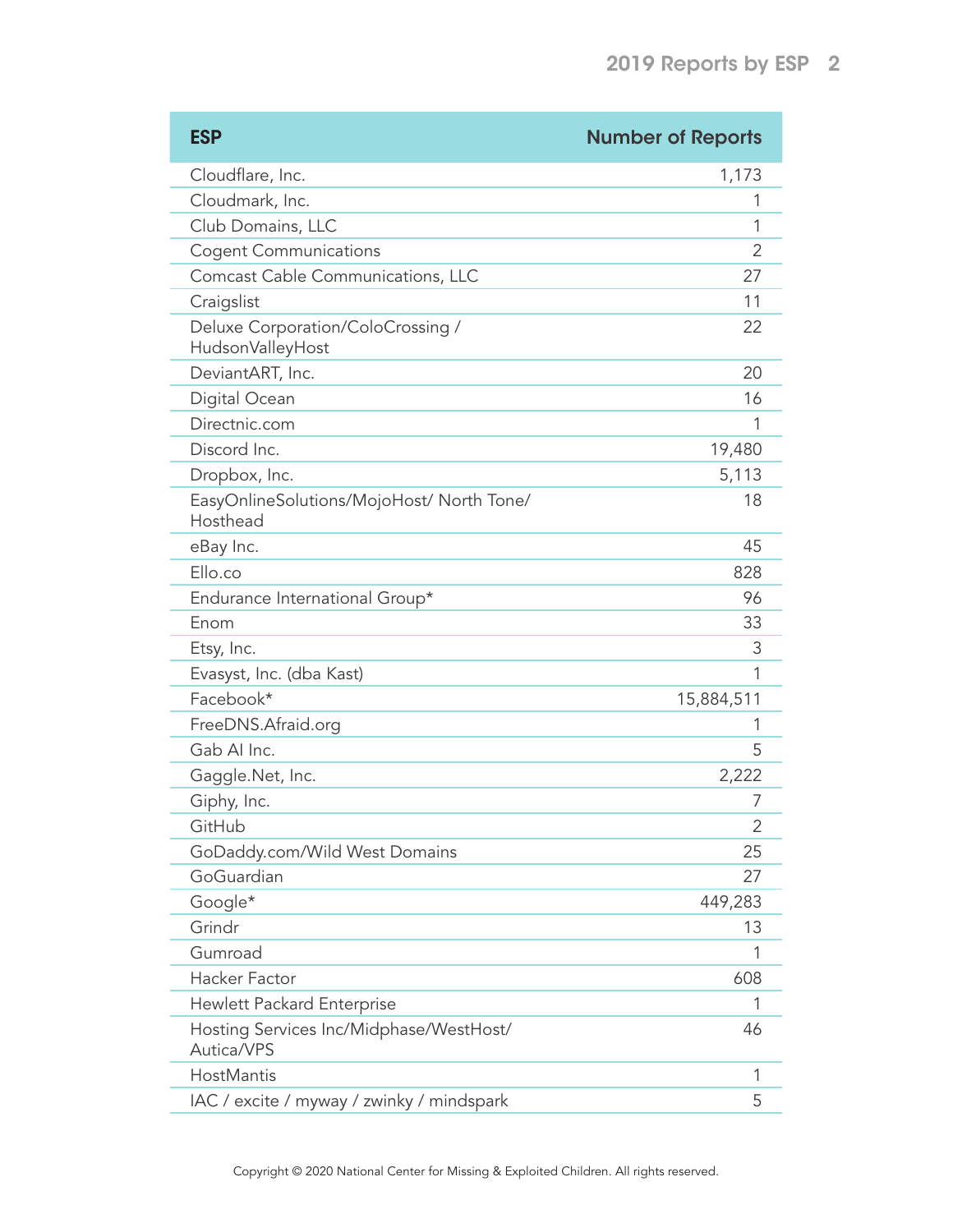| <b>ESP</b>                                     | <b>Number of Reports</b> |
|------------------------------------------------|--------------------------|
| Imagebam/ Flixya Entertainment/ videobam       | 4,256                    |
| Imgur, LLC                                     | 73,929                   |
| IMVU, Inc.                                     | 31                       |
| <b>INHOPE</b>                                  | 74,165                   |
| Internet Archive                               | 88                       |
| JNJ Mobile, Inc. (d/b/a MocoSpace)             | 50                       |
| KnownHost/ PrivateSystems Networks             | 1                        |
| LegitScript, LLC                               | 3                        |
| LEGO System A/S                                | 61                       |
| Letgo/Ambatana                                 | 28                       |
| Linden Lab/ SecondLife                         | 36                       |
| LinkedIn Corporation                           | 88                       |
| Linode LLC                                     | 14                       |
| LiveMe                                         | 2                        |
| LookingGlass Cyber Solutions, Inc.             | 2                        |
| Marinus Analytics LLC / Traffic Jam            | 5                        |
| Match Group, LLC*                              | 810                      |
| MediaFire                                      | 156                      |
| MediaLab Al*                                   | 38                       |
| The Meet Group*                                | 5,709                    |
| <b>MeWe</b>                                    | 4,318                    |
| Microsoft*                                     | 123,839                  |
| motherless                                     | 1,836                    |
| Movie Star Planet                              | 6                        |
| Multi Media, LLC/Zmedianow, LLC/<br>Chaturbate | 1,466                    |
| myrete/whoshere                                | 7                        |
| Name.com                                       | 8                        |
| NameCheap                                      | 28                       |
| Neustar                                        | 40                       |
| Nexeon Technologies                            | 1                        |
| Niteflirt/Phrendly.com/Platphorm, LLC          | 42                       |
| OfferUp                                        | 3                        |
| Omegle.com LLC                                 | 3,470                    |
| OTI Holdings, Inc.*                            | 75                       |
| Patreon                                        | 5                        |
| PayPal Inc.                                    | 322                      |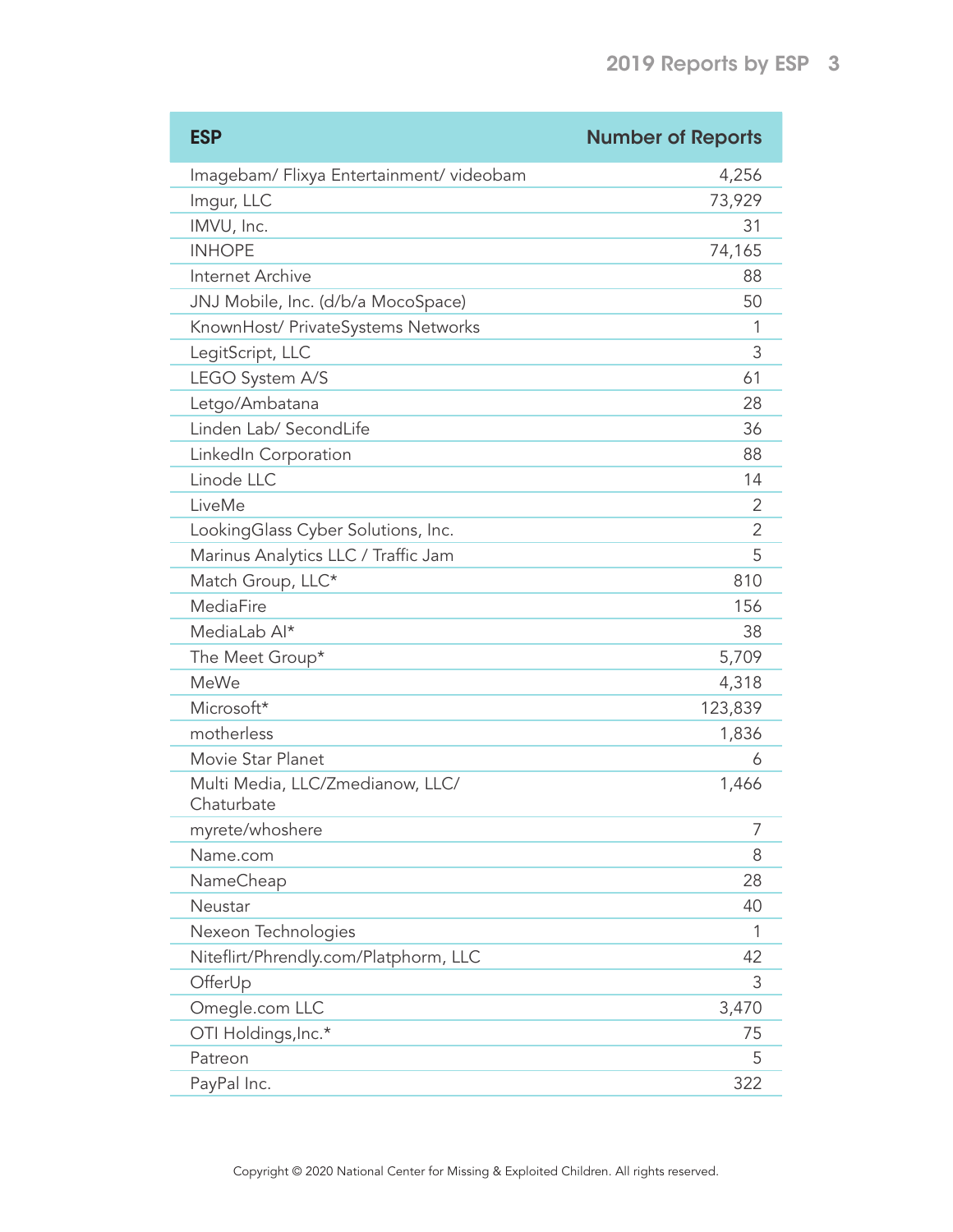| <b>ESP</b>                         | <b>Number of Reports</b> |
|------------------------------------|--------------------------|
| Photobucket                        | 120                      |
| Pinger, Inc.                       | 5                        |
| Pinterest Inc.                     | 7,360                    |
| Porkbun LLC                        | 3                        |
| ProBoards                          | 37                       |
| Public Interest Registry           | 89                       |
| Quora                              | 1                        |
| Rabbit                             | 2,969                    |
| Redbubble Inc.                     | 3                        |
| Reddit, Inc.                       | 724                      |
| Reflected Networks, Inc            | 234                      |
| Remind                             | 1                        |
| Roblox                             | 675                      |
| Scratch Foundation                 | 2                        |
| sendvid                            | 2,044                    |
| Shutterfly                         | 5                        |
| <b>SimilarWorlds</b>               | 2                        |
| SmugMug-Flickr                     | 2,545                    |
| Smule                              | 7                        |
| Snapchat                           | 82,030                   |
| Social Minds ApS                   | 14                       |
| Softlayer                          | 1                        |
| Sony Interactive Entertainment     | 237                      |
| <b>Sprint Nextel</b>               | 3                        |
| StackPath, LLC/Highwinds           | 3                        |
| <b>StarNow</b>                     | 4                        |
| Stelivo, LLC                       | 2,771                    |
| Streamable (Apricot Mountain Inc.) | 1                        |
| Sykes                              | $\overline{2}$           |
| Synchronoss Technologies, Inc      | 251                      |
| Taboola                            | $\overline{2}$           |
| Take-Two Interactive Software, Inc | 1                        |
| The Walt Disney Company            | 2                        |
| Thorn                              | 12                       |
| Thumbtack                          | 1                        |
| <b>TikTok</b>                      | 596                      |
| TrevorSpace                        | 6                        |